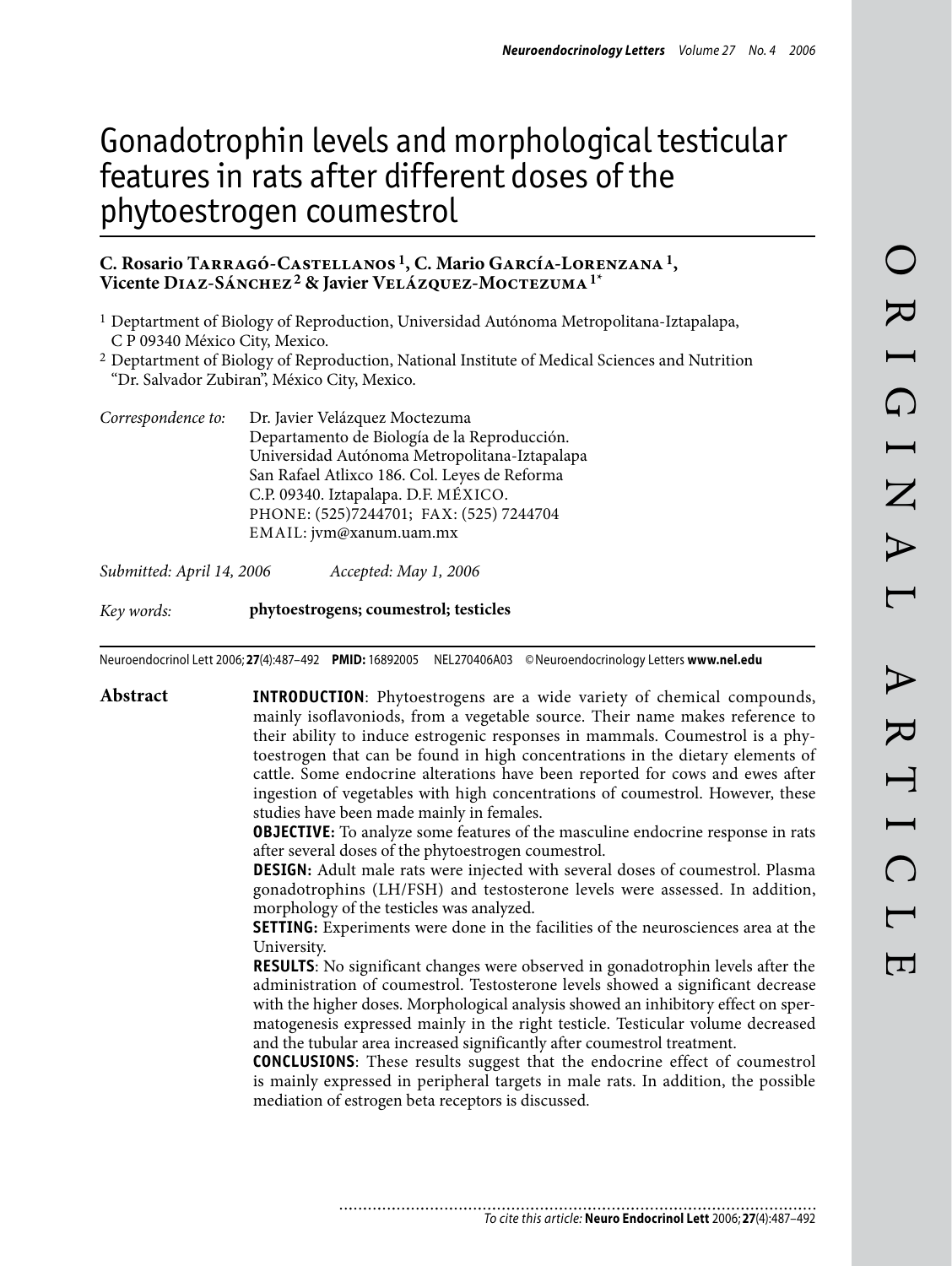## **Introduction**

Phytoestrogens are a wide variety of chemical compounds of vegetable origin that are capable of inducing estrogenic responses [15]. They have been chemically characterized as isoflavonoids and they have been subdivided into: isoflavones, pterocarpens and coumestanes [20]. It has been shown that phytoestyrogens (isoflavones and coumestanes) are able to couple with estrogen receptors and modify growing breast cancer cells [15]. Among coumestanes, coumestrol can be found widely distributed in the vegetables of the dietary elements of cattle. It has been reported that the amount of coumestrol in alfalfa increases from 1.5–2.5 mg /kg in healthy plants to 50–200 mg/kg in plants with a micotic disease caused by *pseudopesisa medicaginis* and, the ingestion of alfalfa with high levels of coumestrol [20–50 mg of coumestrol/kg of alfalfa) induces reproductive impairments [17]. Administration of coumestrol (7.5–25 mg/ 24 hours) induces a longlasting estrogenization in ovariectomized sheep [23]. A similar diet in cows results in alterations of the estrous cycle and in a lower fertility rate [18] also inducing an increase of sexual behavior and hyperplasia of the udder and uterus [27]. In 1995, Adams et al reported that a diet with high levels of coumestrol elicits a total loss of fertility that can be transient or irreversible [2, 3]. In addition, bulls fed with alfalfa containing an average concentration of 80 mg/kg of coumestrol, showed a decrease of spermatic motility which was restored when their diet was modified [16].

Thus, it is possible that coumestrol has an influence on the hyphothalamic-pituitary-gonadal axis and/or on peripheral organs linked to reproduction. The goal of the present study was to analyze the effects of different doses of coumestrol on gonadotrophin and testosterone levels in male rats as well as to assess the effects on the morphological features of the testis.

# **Methods**

Adult male Wistar rats (weight: 300–350 g: age: 90 ± 2 days) were used in this study. Subjects (Ss) came from our own vivarium and were kept in a room with a normal light cycle (12/12) with food and water available ad lib. All housing and behavioral procedures conform to the Principles of Laboratory Animal Care issued by the National Institutes of Health. Ss were randomly assigned to one of seven groups  $(N = 10$  per group) with the following treatment with coumestrol (Cou) (C18H8O5; Mw: 268.22; Acros Lab, Belgium):

- A: Total dose: 12.5 µg. (weight range: 41.7–37.9 ug/ kgbw)
- B: Total dose: 25 µg (weight range: 77–70.8 ug/ kgbw)
- C: Total dose: 50 µg (weight range: 161.3–143.7 ug/ kgbw)
- D: Total dose: 100 µg (weight range: 335.6–306.7 ug/ kgbw)
- E: Total dose: 200 µg (weight range: 658–602.4 ug/ kgbw)
- F: Total dose: 400 µg (weight range 1460–1315.8 ug/ kgbw) and
- G: A control group injected with vehicle.

Treatments were applied in one daily subcutaneous injection in a volume of 0.1 ml of corn oil during three consecutive days. Four days later, two hours after the onset of the light period (11 AM), Ss were sacrificed by decapitation, their trunk blood was obtained and the testicles were removed for histological analysis.

## *Hormonal assessment:*

Blood samples were centrifuged; serum was separated within 15 minutes and kept frozen until analysis.

Luteinizing hormone (LH) was determined by radioimmunoassay (RIA) using a commercial kit (Amerlex-M LH-RIA) with a sensitivity of 0.62 mlU/ml. Standard curve concentration range was from 0 to 144 mlU/ml with a cross-reaction of  $\lt$  4% for thyroid-stimulating hormone (TSH), < 0.1% for follicle stimulating hormone (FSH) and < 49.7% for corionic-gonadotrophin hormone (CGH).

Follicle stimulating hormone (FSH) was determined by RIA using a commercial kit (Amerlex-M FSH-RIA) with a sensitivity of 0.54 mlU/ml. Standard curve concentration range was from 0 to 83.8 mlU/ml, with a cross-reaction of < 0.09% for TSH, < 0.08% for LH and < 0.006% for CGH.

Testosterone (T) was also determined by RIA using a commercial kit (Amerlex Testosterone RIA DSL-4000) with a sensitivity of 0.08 ng/ml. Standard curve concentration range was from 0 to 25 ng/ml with a cross-reaction of  $<$  5.9% for 5 alpha DHT,  $<$  2.3% for androstenedione and < 0.14% for androstenediol.

## *Histological analysis*

Testicles were weighed and testicular/somatic index (TSI = testicular weight/body weight  $X$  100) was obtained. Testicles were fixed in a Bouin-Duboscq solution (9], and were gradually dehydrated with increasing concentrations of ethanol (70%, 80%, 96% and 100%), cleared with Xylene and included in Paraplast (Oxford, labwere, St. Louis). The slices  $(5 \mu m)$  were stained using Hematoxyline/eosine and periodic acid-Schiff (PAS) and were analyzed using an Image Analyzer (KS300 Zeiss).

The following testicular diameters were obtained: craneo-caudal (a), anterior-posterior (r) and mediolateral (b). Therefore, testicular volume was calculated with the following formula:  $v = 1/3 \pi$  rab. Using an Image Analyzer, the tubular area was assessed and the number of spermatogonies, spermatocytes and spermatides was determined. Total number of cells represents the sum of all the cellular types present in the tubule. Cell density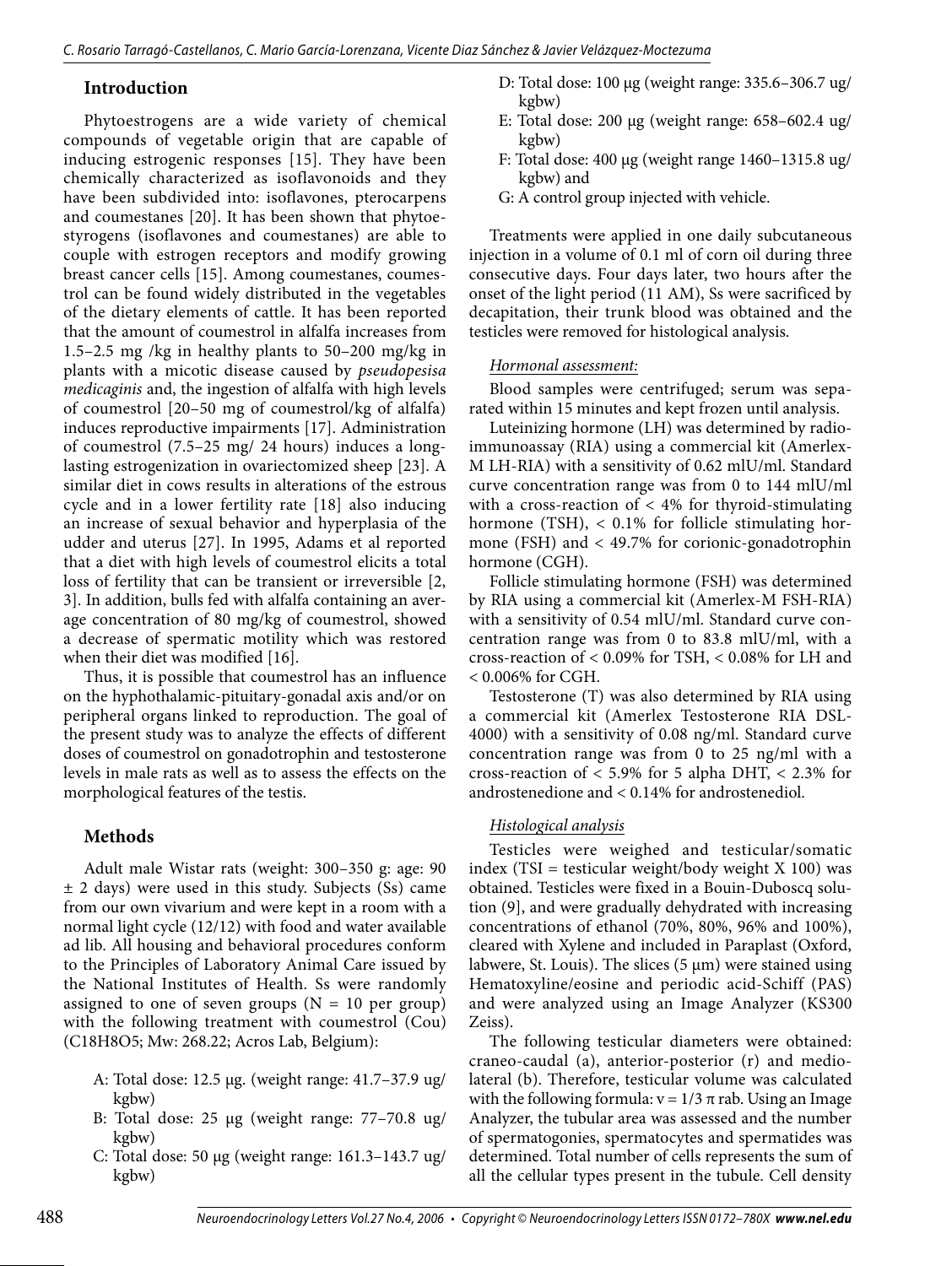

represents the number of cells per square milimeter of tubular area.

#### *Statistical Analysis*

Hormonal levels were analyzed using ANOVA followed by a Dunnet test. TSI data were analyzed using an ANOVA followed, when significant, by a Duncan Test. Morphology was analyzed using a one-way ANOVA followed, when significant, by the Bonferroni Control Test.

## **Results**

No behavioral or weight changes were observed during the threee days of treatment. As can be seen in Figure 1 (Panel A), no changes were observed in the concentration of either FSH or LH after the administration of different dose of coumestrol.On the other hand, plasma levels of T (Panel B) showed a statistical significant decrease at all coumestrol doses tested.

Figure 2 shows the results obtained concerning the TSI. As can be seen, only the group treated with 12.5 µg of coumestrol showed significantly lower values when compared to both the control and the other experimental groups.

# *Histological and Morphometric Analysis of the Testicles:*

Coumestrol treatment induced morphological changes in the testicles, however, the changes were observed mainly in the right testicle. In some of the analyzed parameters, no changes were observed in



**Figure 1.** Panel A. Plasma levels of gonadotrophins after several doses of coumestrol. No significant changes were observed after coumestrol when compared to control group. Panel B shows plasma levels of testosterone after coumestrol. Compared to control, there is a decrease from the lower doses, (\* = p < 0.05). ANOVA followed by Dunnet test**).**

**Figure 2.** Testicular/somatic index (TSI) after different doses of coumestrol. No differences were observed when the right testicle was compared to the left testicle. Total TSI decreased significantly only after the lower dose of coumestrol. (Anova followed by Tukey test.  $* = p < 0.05$  compared to control).

the left testicle at any of the doses tested. Concerning Leydig cells a clear enlargement was observed at all the doses tested. (Figure 3).

Significant differences were found in the vehicle control group when the right testicles were compared to the left testicles. Left testicles showed a significantly smaller volume, a lower total cell number, cell density, spermatocytes and later spematids. In addition, higher values in the left testicle were observed in tubular area, spermatogonies and early spermatids.

Right and left testicles were analyzed after coumestrol administration by comparing each one with the vehicle control of the same side. Testicular volume decreases significantly when compared to the vehicle control group and at all the doses of coumestrol. However, this effect was observed only in the testicles of the right side. The tubular area displayed significant changes in the right testicle at all the doses tested, however, there was no dose-response pattern.

# **Discussion**

It is well known that estradiol exerts an inhibitory effect on the hypothalamus-pituitary-gonadal axis (HPG) [For review see: 12]. This inhibitory action of estradiol results in the decrease of testosterone plasmatic levels, which can be due to the inhibition of gonadotrophin release or to a direct effect on the testicles. It has been repeatedly shown that estradiol, even at small concentrations, induces a suppression of both LH and FSH [14, 22, 25]. Thus, it was expected that the estrogenic effect of coumestrol would result in an inhibition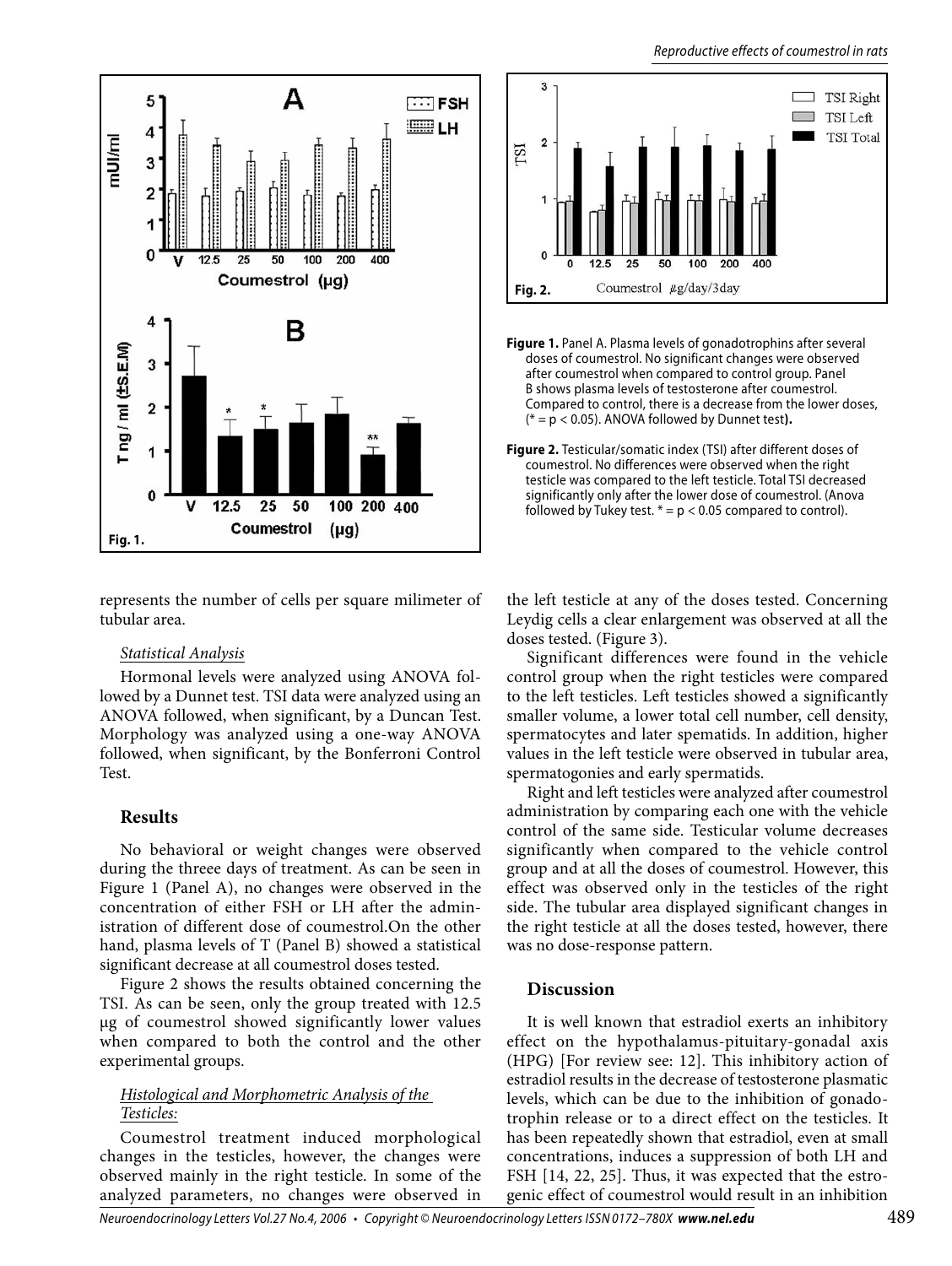

**Figure 3.** Photomicrographs showing transverse sections of seminiferous tubules of rat testis. Left side: (A.C and E): oil treated control. As no significant differences were detected between left and right testicles, control images are similar in both testicles. Right side (B, D and F) shows images of right testicles treated with coumestrol. At the first level of amplification (A, B. 100x) coumestrol treated testis show an increase in the luminal area with poor development of the epithelium. At a larger amplification (C, D. 200 x) diminished cellular stratification is noticeable with less heterogeneity of the diverse types of cellular associations. At the highest amplification, the experimental group shows an inhibition of the seminiferous epithelium phases, with a high proportion of cellular associations corresponding to phases VII and VIII of the epithelial seminiferous cycle. In addition, a clear increase of the intercellular space can be observed between the tubules of the experimental group.

of gonadotrophin release, however, the present results indicate that the systemic administration of coumestrol has no effects on plasma levels of gonadotrophins. This raises the possibility that this phytoestrogen is unable to cross the blood brain barrier. These results are similar to those reported for Sprague-Dawley rats submitted to a diet of phytoestrogens from soy [29], where there was a decrease in the plasma levels of testosterone with no changes in gonadotrophin levels.

In addition, it has been reported that phytoestrogens bind with both alpha and beta estrogen receptors, but preferentially with the beta receptor subtype [5]. Localization studies of estrogen receptor subtypes have shown that the secretory cells in the anterior pituitary exhibit the alpha receptor subtype while the beta receptor subtype has not been located in the pituitary [21]. These data could explain the lack of effect of coumes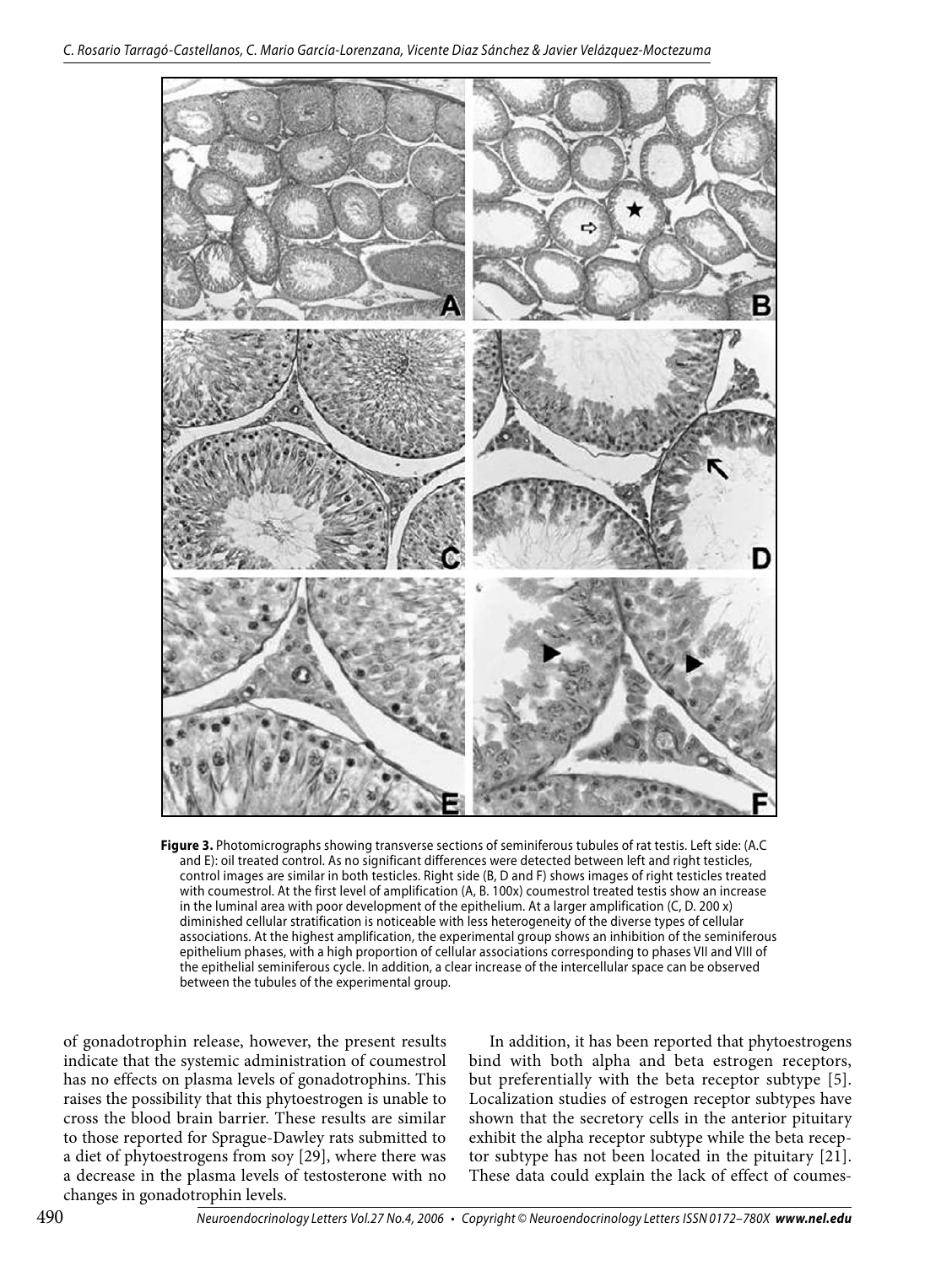trol on gonadotrophin plasma levels observed in the present study.

Concerning the effect of coumestrol administration on testosterone levels, it is possible that the phytoestrogen is acting through the same mechanism that has been reported for estradiol. Kalla et al [10] reported that estradiol inhibits the activity of the 17-20-desmolase in Leydig cells that results in the arrest of steroid hormones synthesis and in the increase of 17-α-hydroxyprogesterone levels. It is also possible that in rats coumestrol has effects similar to those reported in humans [11], where the activity of 17-beta-hydroxysteroid-dehydrogense (17beta-HSD), which is a key enzyme in the metabolism of androgens and estrogens, can be inhibited by several phytoestrogens like zeralenone, coumestrol, quercetin and biochanina A.

On the other hand, it has been reported that estradiol administration induces a significant decrease in the size and weight of the testicles in adult [10; 19] and in neonate rats [4]. In the present study, only the smaller dose tested induced a significant decrease in both size and weight. Nevertheless, the morphological analysis showed a clear lateralization effect of coumestrol. The left testicles showed no differences when compared to control, while the right testicles displayed morphological changes that closely resemble the changes reported after the administration of estradiol [24, 28]. A similar lateralization effect has been reported after administration of estradiol benzoate to neonate rats that results in an impairment of the development, mainly, of the right testicle [1]. It has been suggested that the right testicle is more sensitive to pharmacological stimulation due to differences either of irrigation [6] and/or of innervation [7]. Recent reports indicate the existence of a clear asymmetric innervation of the testicles by the vagus nerve influencing the action of gonadotrophins on the synthesis of steroids [8]. Furthermore, it has been shown that in men, the administration of LH increases testosterone concentration mainly in the right testicular vein [26]. Thus, it is possible that coumestrol is exerting its estrogenic effect on plasma levels of testosterone acting mainly on the right testicle.

The present results suggest that coumestrol has an estrogenic effect that seems limited to peripheral targets, without affecting the central regulation of gonadotrophin release. The full picture of the influence of coumestrol on male reproductive mechanisms remains to be elucidated.

## **Acknowledgments**

The authors wish to express their gratitude to Edith Monroy for their helpful advice on the manuscript. The present study is part of the Doctoral Degree in Biological Sciences of the Universidad Autonoma Metropolitana.of RTC.

#### REFERENCES

- 1 Aceitero J, Llanero M, Parrado E, López-Beltrán A. Neonatal exposure of male rats to estradiol benzoote causes rete testis dilation and selective backflow impairment of spermatogenesis. The Anatomical Record 1998; **252**:17–33.
- 2 Adams NR. Organizational and activational effects of phytoestrogens on the reproductive tract of the ewe. Proc Soc Exp Biol Med 1995a; **208**:87–91.
- 3 Adams NR. Detection of the effects of phytoestrogens on sheep and cattle. J Anim Sci 1995b; **73**:1509–1515.
- 4 Bellido G, Gaytán F, Aguilar R, Pinilla L, Aguilar E. Prepuberal reproductive defects in neonatal estrogenized male rats. Biol Reprod 1985; **33**:381–387.
- 5 Casanova M, You L, Gaido KW, Archibeque-Engel S, Jansen DB, Heck Hd´A. Developmental effects of dietary phytoestrogens in sprague-dawley rats and interactions of genistein and daidzein with rat estrogen receptors α and β in vitro. Toxicol Sci 1996; **51**:236–244.
- 6 Gerendai I, Motta M. Effects of unilateral vagotomy on serum gonadotrophin concentration in rats with two testes and in hemicastrates. Endocrinol Exp 1990; **161**:186–187.
- 7 Gerendai I, Halass B Neuroendocrine asymmetry. Front Neuroendocrinol 1997; **18**:354–381.
- 8 Gerendai I, Csaba ZS, Cseravas V. Lateralized effects of right and left sided vagotomy on testicular steroidogenesis and serum gonadotaropins levels in hemicastrated peripuberal rats. Neuroendocrinol Lett 1995; **17**:193–198.
- 9 Humason GL. (Ed.).Animal tissue technique. 1979. WW. Freeman and Co. San Francisco.
- 10 Kalla NR, Ínsula BC, Menard R, Loriaux DL. The effect of estradiol on testicular testosterone biosynthesis. Endocrinol 1980; **106**: 35–39.
- 11 Krazein A, Breitling R, Moller G, Admski J. Human 17beta-hydroxysteriod dehydrogenase type 5 is inhibited by dietary flavonoids. Adv Exp Med Biol 2002; **505**:151–161.
- 12 Krester DM, Burger HG, Hudson B (Eds.). The pituitary and testis. Clinical and Experimental studies. 1983. Springer Verlag. Berlin.
- 13 Kula K. Induction of precocious maturation of spermatogenesis in infant rats by human menopausal gonadotropin and inhibition by simultaneous administration of gonadotropins and testosterone. Endocrinol 1988; **122**:34–39.
- 14 Kulin HF, Reiter EO. Gonadotrophin suppression by low dose estrogen in men: Evidence for differential effects upon FSH and LH. J Clin Endocrinol Metab 1972; **35**:836–839.
- 15 Kurzer MS, Xu X Dietary phytoestrogens. Annu Rev Nutr 1997;**17**:353–381.
- 16 Le Bars J, Hurard JB, Infertilité mâle bovine et tenuer en coumestrol de la luzaerne. Pharmacol Toxicol Vétérinaires. Colloques de l´INRA 1982; **8**:157–158.
- 17 Le Bars J, Le Bars P, et Brice G Presence accumulation et devenir du coumestrol dans la Luzerne et ses derives Rec Med Vet 1990; **166**:463–469.
- 18 Lotane E, Adler JK. Early effects of excessive alfalfa feeding on bovine fertility. Refuah Vet 1966; **23**:102–110.
- 19 Oko E, Hrudka F. Comparison of the effect of gosypol, estradiol 17β and testosterone compensation on male rat reproductive organs. Biol Rep 1984; **30**:1198–1207.
- 20 O´Neill MJ, Adisanya SA, Roberts MF, Pantry IR. Inducible isoflavonoids from the lima bean Phaseolus lunatus. Phytochem 1986; **25**:1315–1322.
- 21 Pelletier G, Labrie C, Labrie F. Localization of oestrogen receptor α, oestrogen receptor β and androgen receptors in the rat reproductive organs. J Endocrinol 2000; **165**:359–370.
- 22 Sherins RJ, Loriaux DL. Studies on the role of sex steroids in the feedback control of FSH concentration in men. J Clin Metab 1973; **36**:886–893.
- 23 Shutt DA, Braden WH, Lindner HR. Plasma coumestrol levels in sheep following administration of synthetic coumestrol or ingestion of medi (Medicago littoralis). Aust J Agric Res 1969; **20**:65– 89.
- 24 Steinberger E. Hormonal control of mammalian spermatogenesis. Physiol Rev 1971; **51**:1–22.